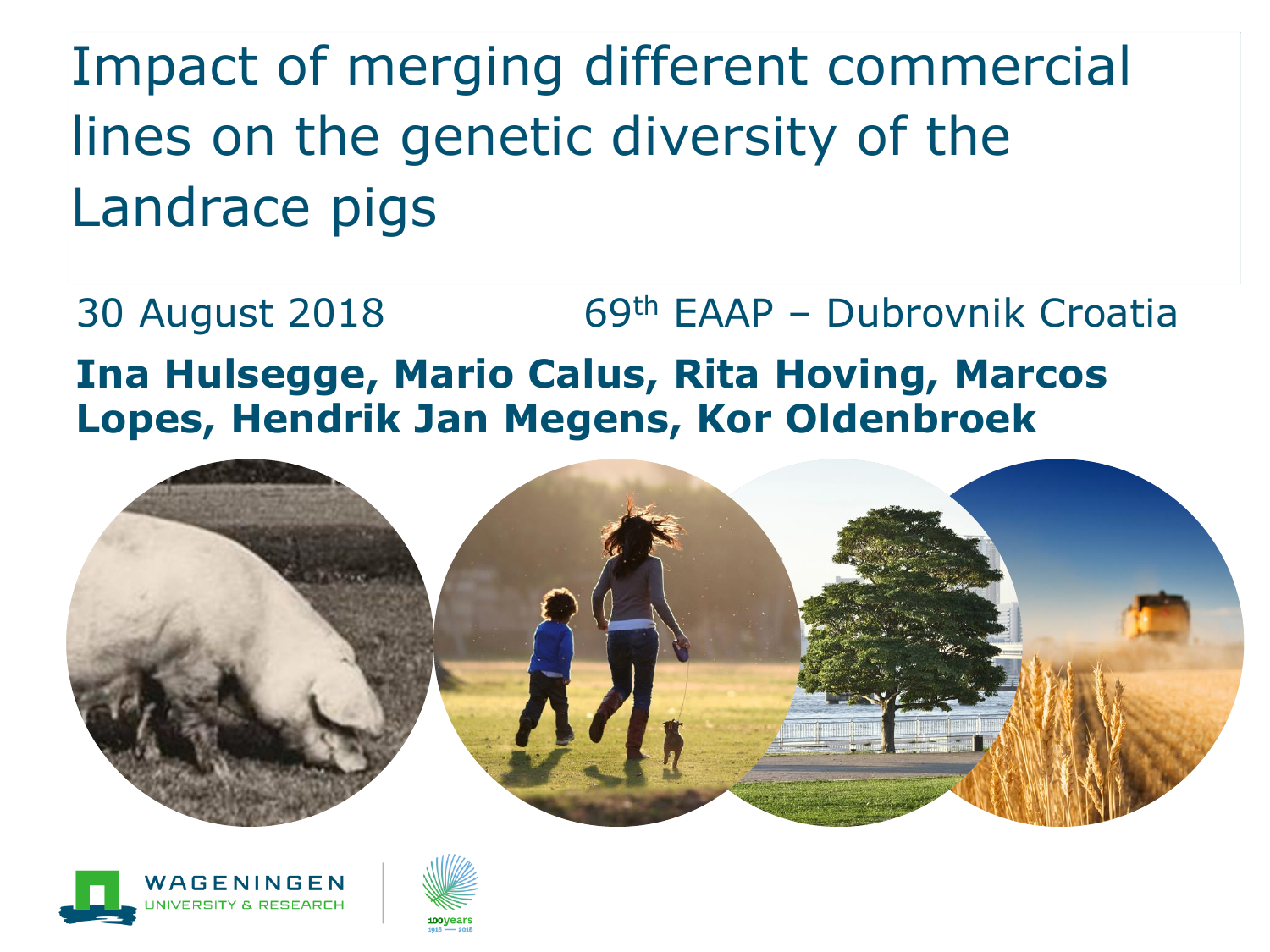# Consolidation affecting the Landrace pig breed

- Commercial pig production is changing worldwide
- Consolidation of breeding companies:
	- Through mergers and take-overs
	- Results in global loss of populations
	- Will further narrow the genetic base for pig production





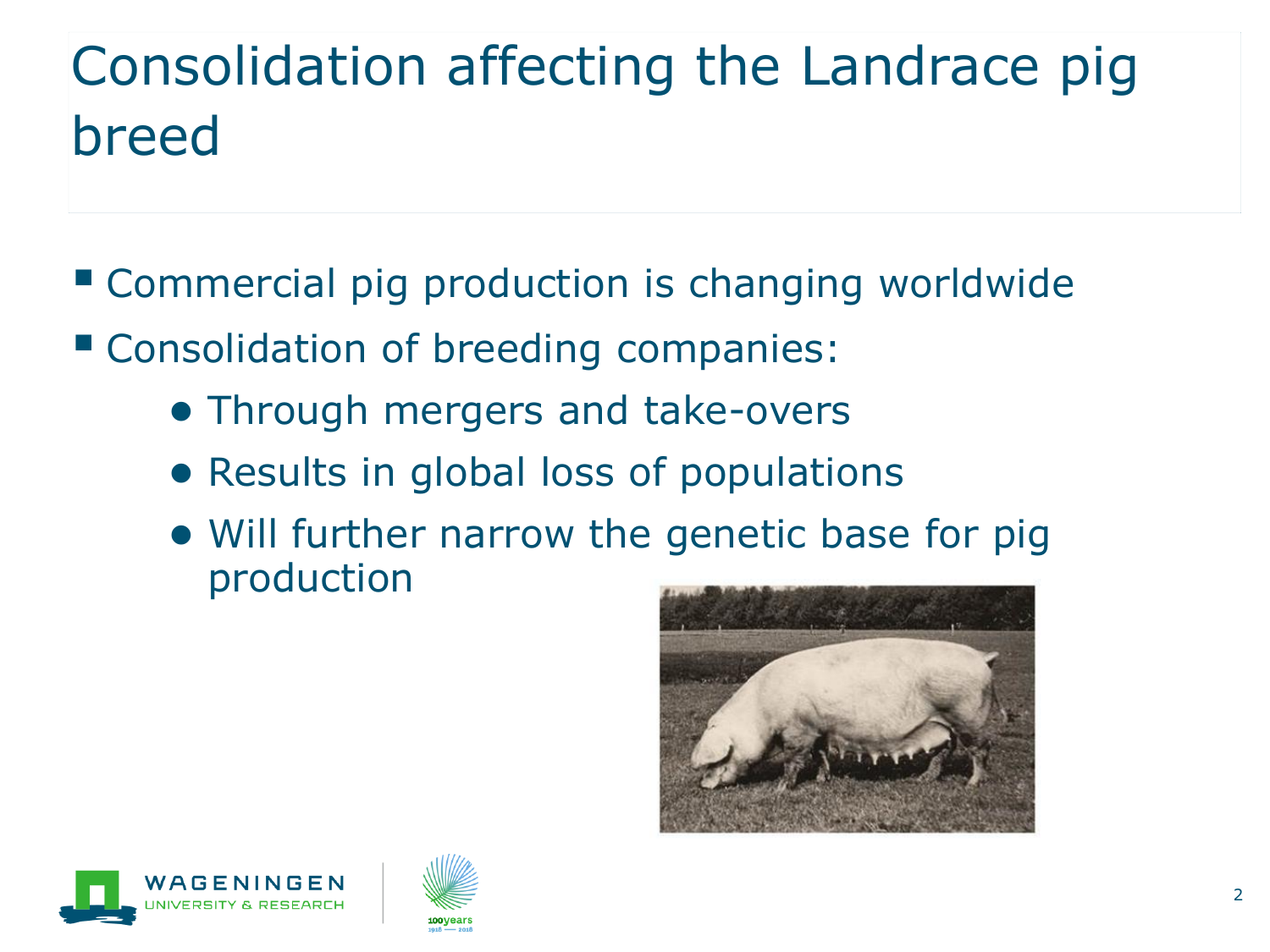

- What are the implications for genetic diversity of merging of lines within a breed and the discontinuation of lines?
- Estimate the loss of genetic diversity as a result of merging and discontinuation of lines



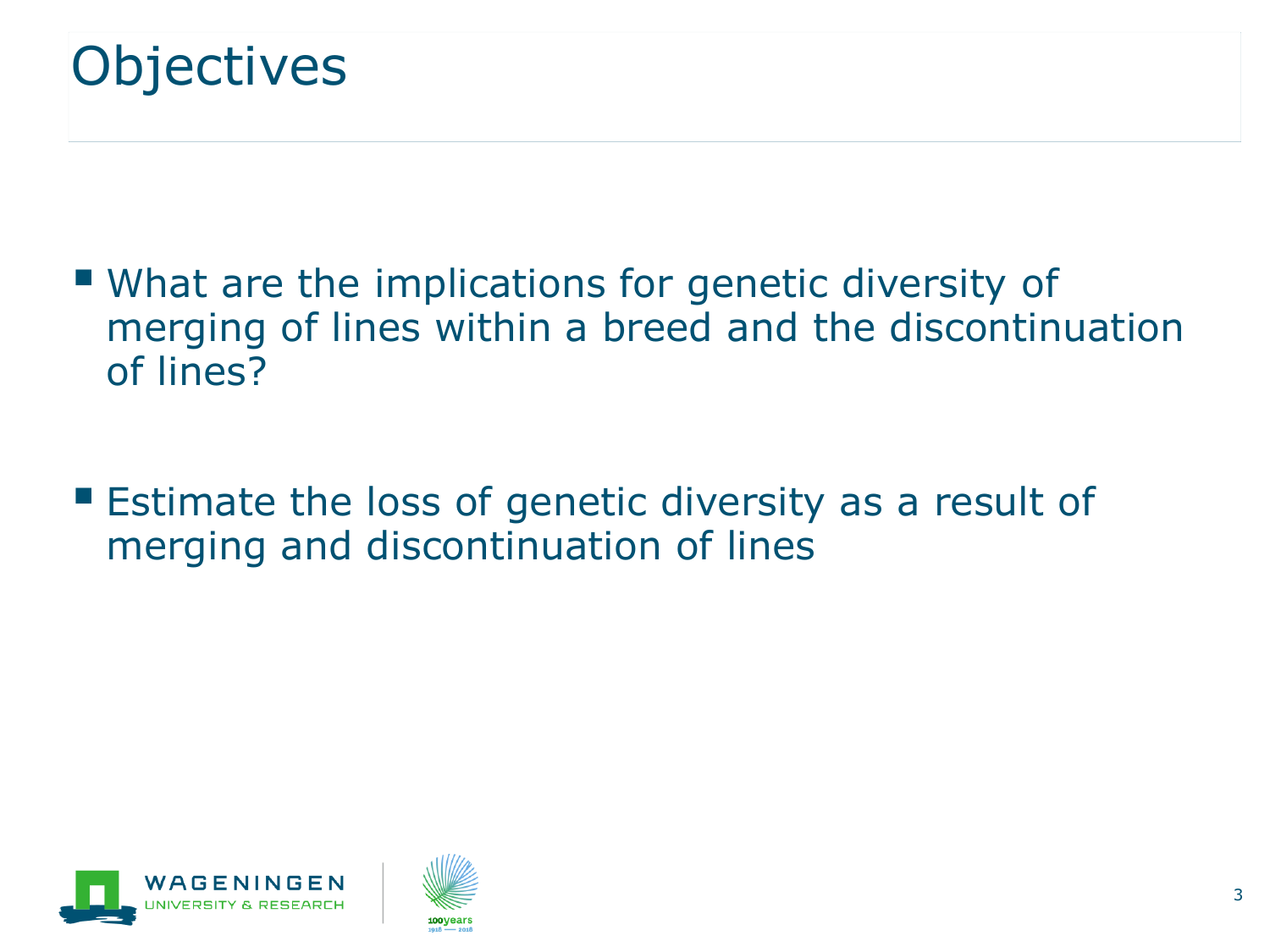## History Landrace lines in the Netherlands



Van everzwijn tot vleesvarken : de geschiedenis van de varkensfokkerij in Nederland Slaghuis, H and van der Berg, R. (2010) Nationaal Veeteeltmuseum



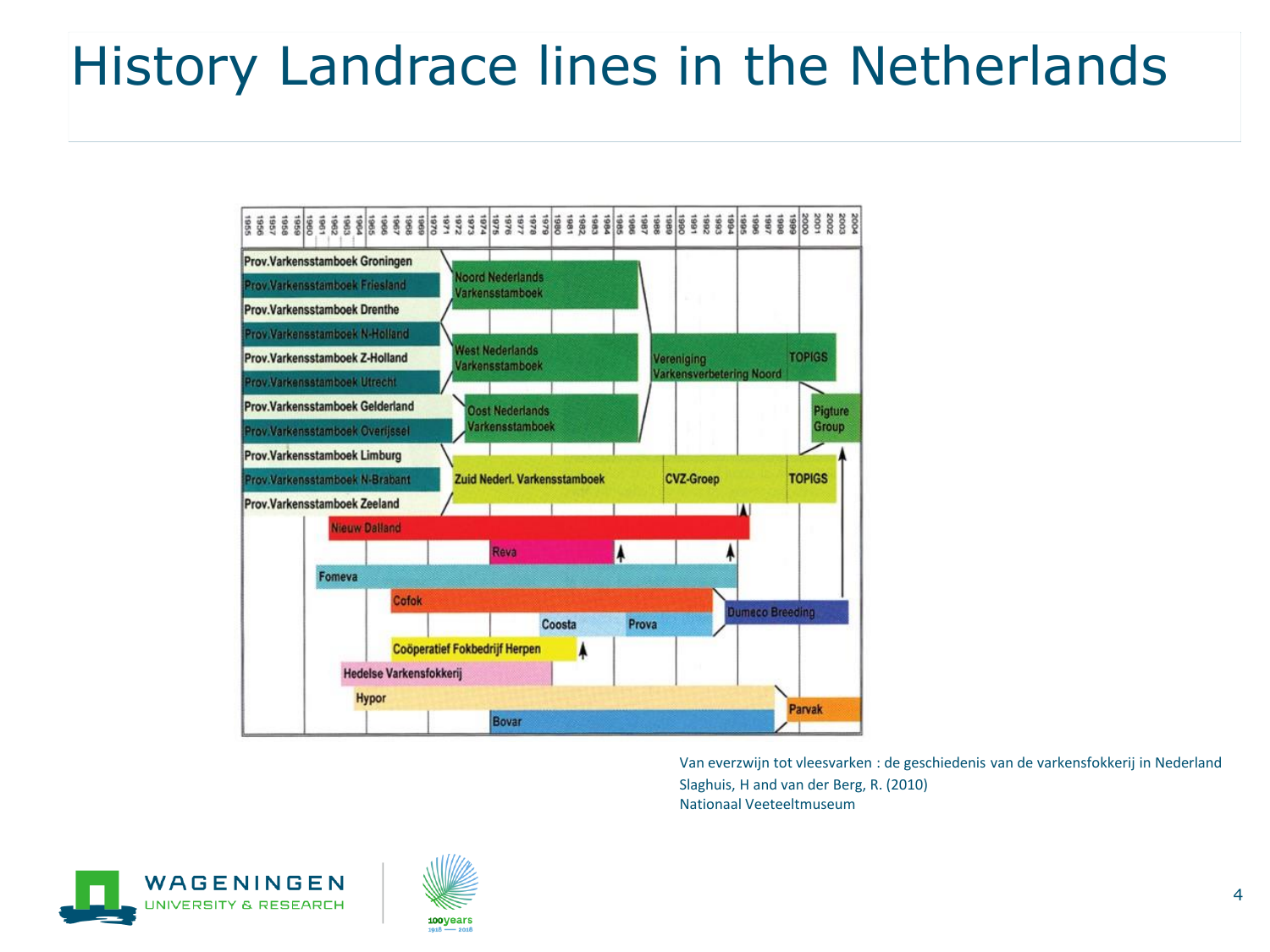#### Collection in Dutch genebank





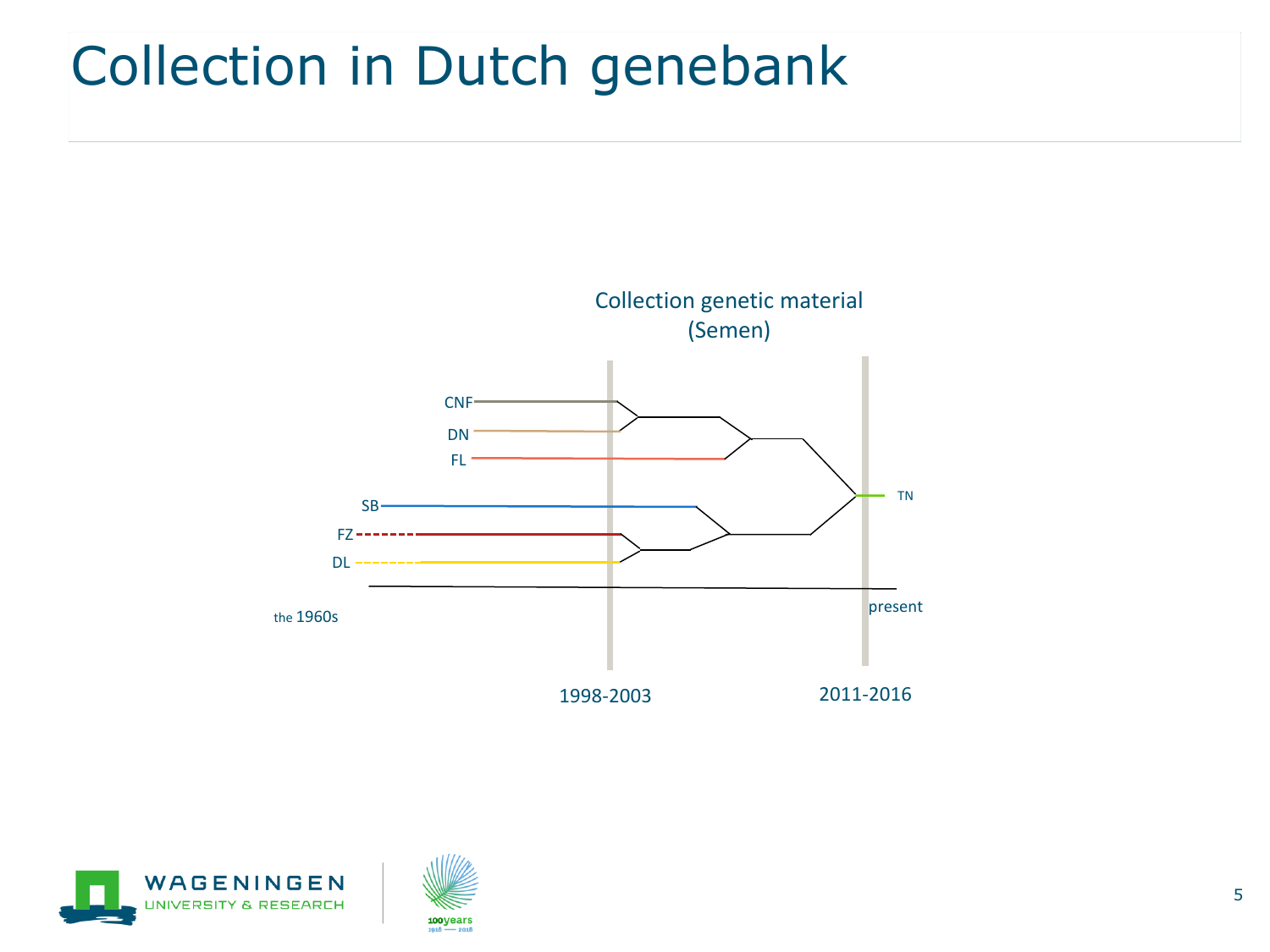#### Data



#### **Samples Dutch Landrace in Dutch Genebank** ● 6 discontinued lines + current line (TN)

■ Genotyped PorcineSNP80 BeadChip

| <b>Breeding line</b>                                  |           |            | <b>Breeding</b><br>company | <b>Semen</b><br>collection<br>year | #<br>animals |
|-------------------------------------------------------|-----------|------------|----------------------------|------------------------------------|--------------|
| <b>Cofok Norwegian and</b><br><b>Finnish landrace</b> | <b>FN</b> | <b>CNF</b> | Cofok                      | $2000 - 2002$                      | 46           |
| <b>Dumeco N-line</b>                                  |           | <b>DN</b>  | Dumeco                     | 1998 - 2002                        | 24           |
| <b>Finnish landrace</b>                               |           | FL         | Stamboek                   | 2002                               | 11           |
| <b>Dumeco L-line</b>                                  | <b>NL</b> | <b>DL</b>  | Dumeco                     | $1998 - 2002$                      | 49           |
| <b>Fomeva Z1-line</b>                                 |           | <b>FZ</b>  | Fomeva                     | 2000                               | 11           |
| <b>Dutch landrace</b>                                 |           | <b>SB</b>  | Stamboek                   | 2002-2003                          | 12           |
| <b>Topigs N-line</b>                                  | ΤN        | ΤN         | Topigs                     | 2011-2016                          | 34           |





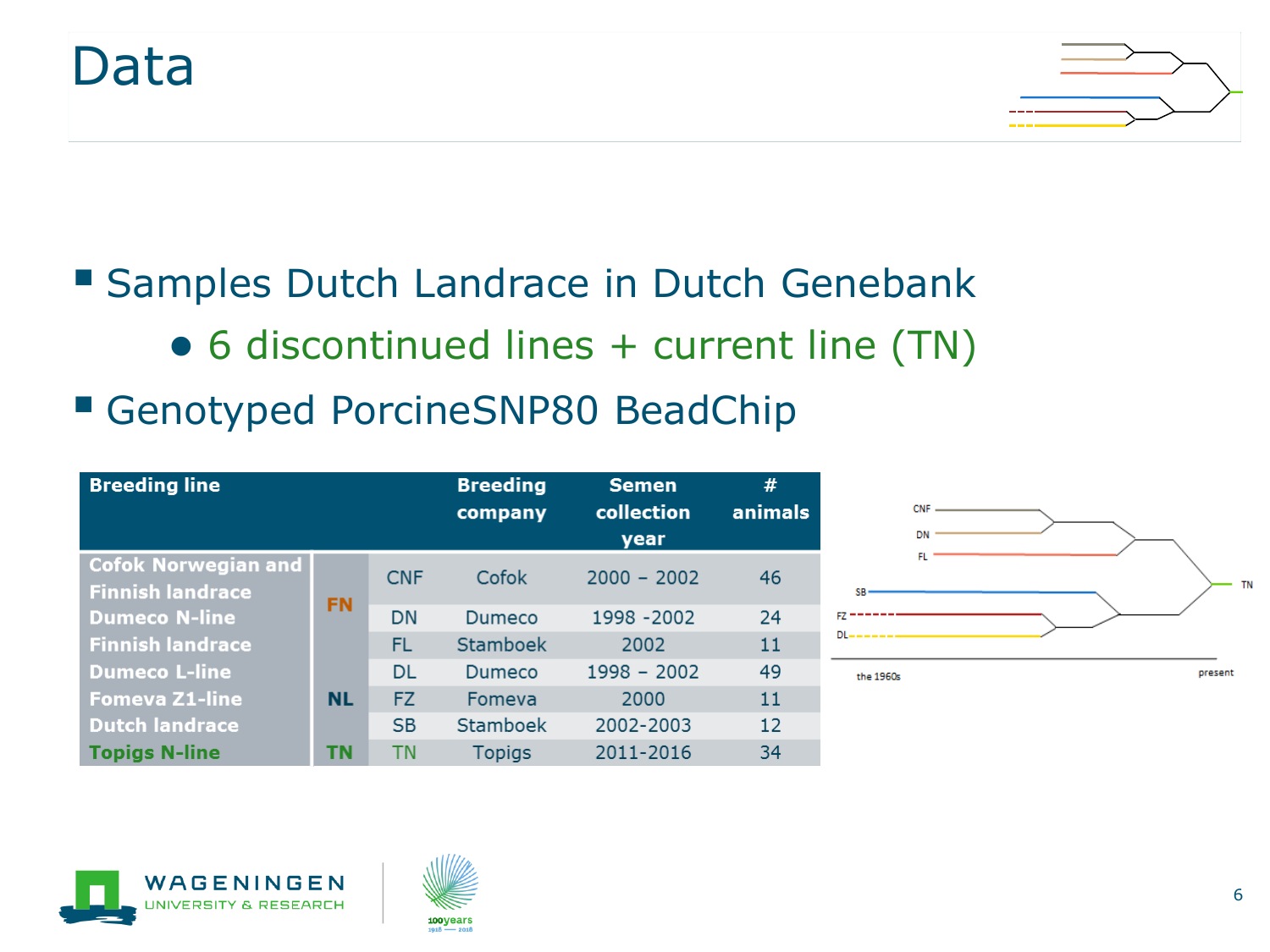#### Population structure



#### Norwegian/Finnish Landrace







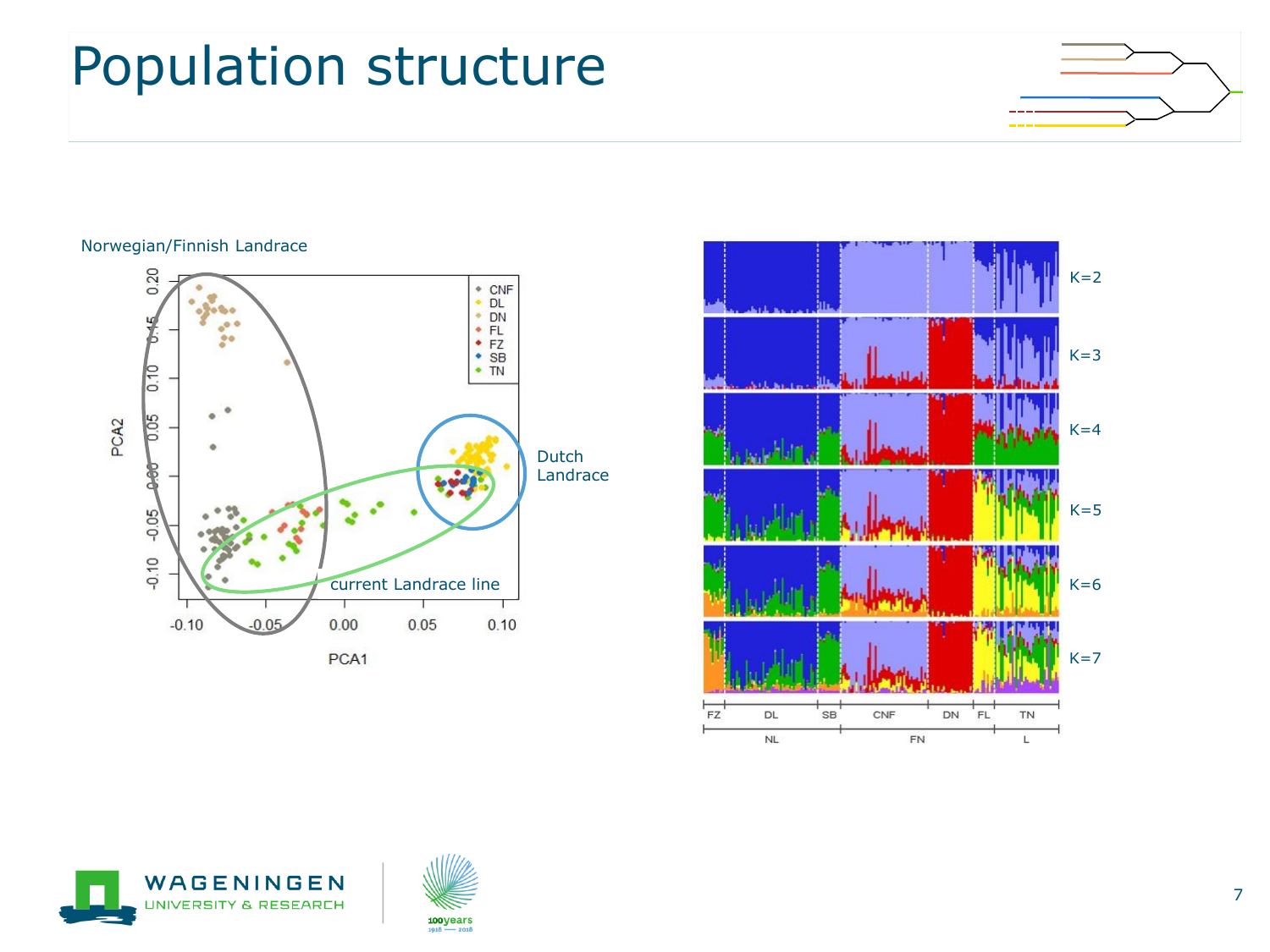## Population structure



- 5 clusters (lines FZ and SB not seperated)
- **TH** admixture population
- The contribution of different Dutch and Norwegian/Finnish lines varies per individual pig

| <b>Cluster</b>      | <b>Average</b><br>memberschip<br>proportion |
|---------------------|---------------------------------------------|
| 1) CNF              | 0.205                                       |
| $\overline{2}$ ) DN | 0.043                                       |
| $2)$ FL             | 0.350                                       |
| $4)$ FZ/SB          | 0.290                                       |
| 5) DL               | 0.112                                       |





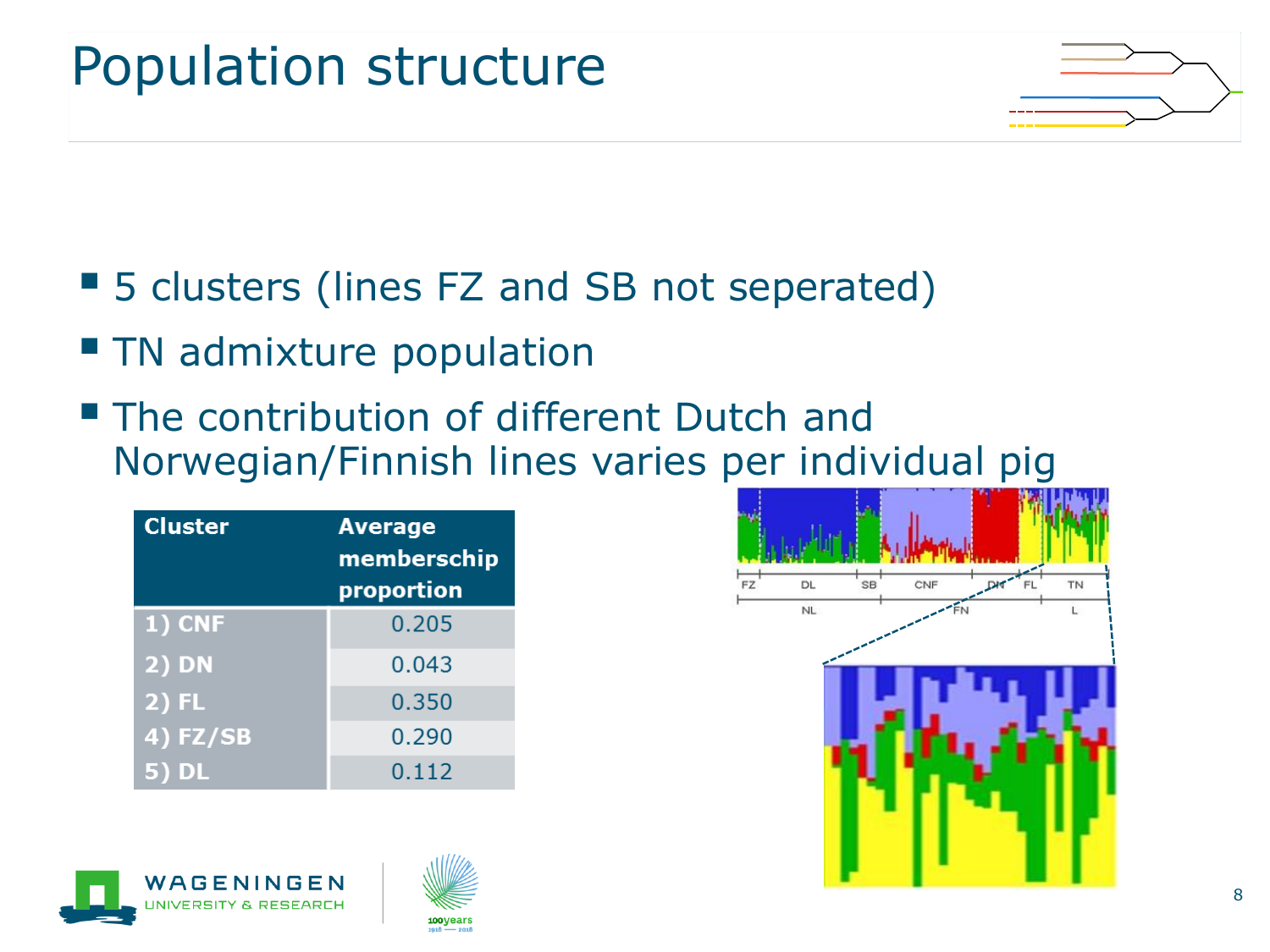#### Genetic diversity



| <b>Breeding line</b> | F     | <b>Contribution</b> | <b>Unique diversity</b> |
|----------------------|-------|---------------------|-------------------------|
| <b>CNF</b>           | 0.170 | 15.74%              | 0.005                   |
| <b>DN</b>            | 0.249 | 17.79%              | 0.008                   |
| FL                   | 0.158 | 14.70%              | 0.007                   |
| <b>DL</b>            | 0.143 | 12.45%              | 0.007                   |
| <b>FZ</b>            | 0.186 | 13.28%              | 0.004                   |
| <b>SB</b>            | 0.121 | 10.84%              | 0.004                   |
| <b>TN</b>            | 0.051 | 15.18%              | 0.003                   |
| <b>Core set</b>      | 0.007 |                     |                         |

| Total diversity:              | 0.993 |
|-------------------------------|-------|
| Diversity discontinued lines: | 0.990 |
| Diversity current line:       | 0.894 |



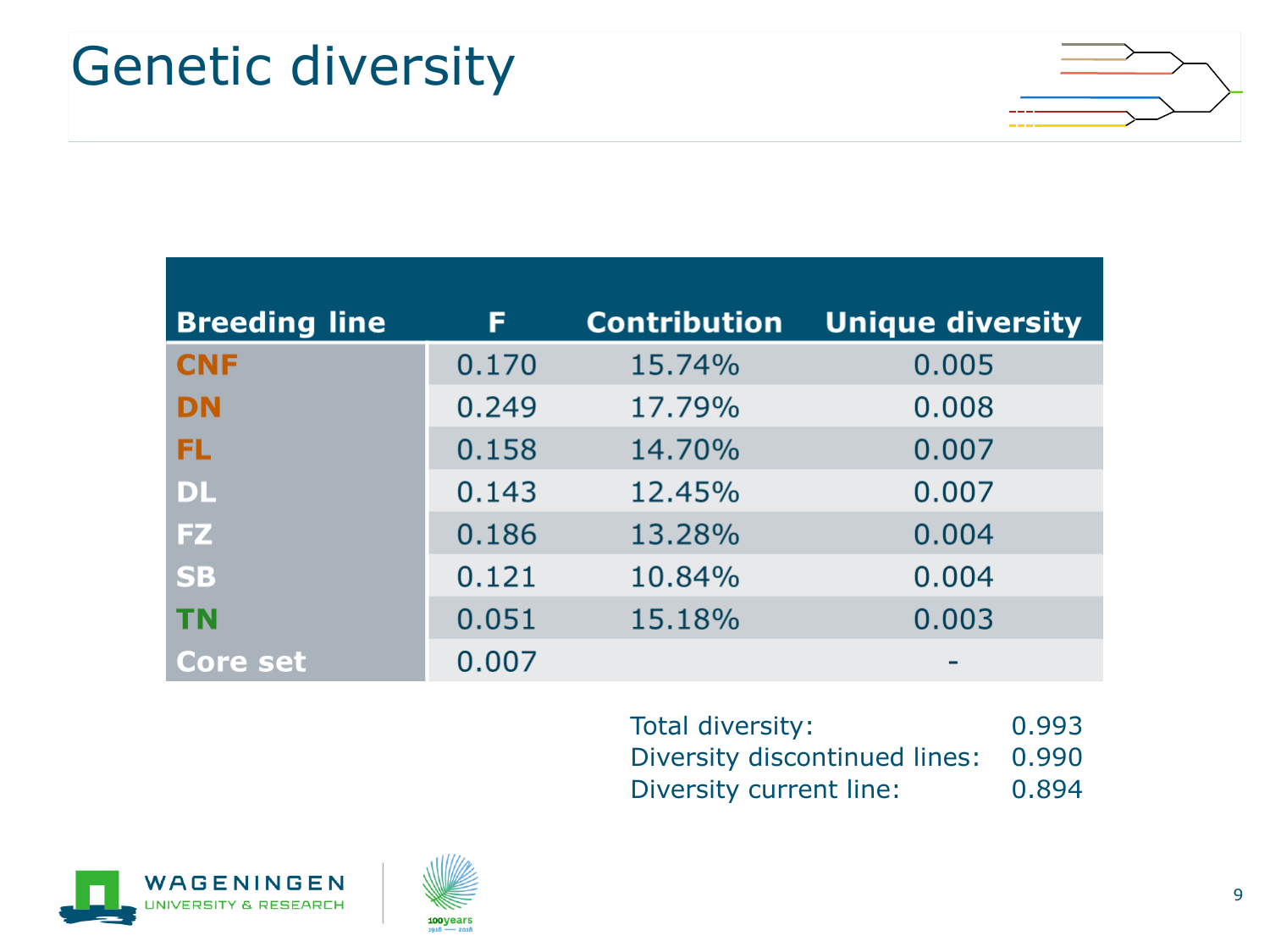### Loci under selection



| <b>Pairwise</b><br>comparison | <b>Number of</b><br>outlier SNPs | <b>Candidate genes</b>                                                                                                                                                                                                      |
|-------------------------------|----------------------------------|-----------------------------------------------------------------------------------------------------------------------------------------------------------------------------------------------------------------------------|
| <b>CNF TN</b>                 | 37                               | ABCD2, AP3S1, CIB4, DTNA, DUSP5, BTG3, CXADR,<br>ENSSSCG00000033288, ENSSSCG00000034526,<br>ENSSSCG00000036487, ENSSSCG00000039497,<br>ENSSSCG00000039899, ENSSSCG00000040409,<br>FEM1C, GDE1, LIMCH1, MS4A2, OOSP2, TICAM2 |
| <b>DN TN</b>                  | 12 <sub>1</sub>                  | ASS1, CSMD3, CD48, GOT1, GLO1,<br>ENSSSCG00000033737, FUBP3, KIF21B, KSR1, NSF,<br><b>WNT3</b>                                                                                                                              |
| $FL = TN$                     | 3                                | GFPT <sub>2</sub>                                                                                                                                                                                                           |
| $DL - TN$                     | 18                               | BECN1, CNTD1, AQP1, ENSSSCG00000038016,<br>GARS, MINDY4, MTURN, OPTC, OTP, PRELP, SPNS2,<br><b>SPNS3, TBCA, UST</b>                                                                                                         |
| $FZ - TN$                     | $\overline{\mathbf{2}}$          | MOCS1, DCP1B, ENSSSCG00000039585                                                                                                                                                                                            |
| $SB - TN$                     |                                  | <b>SLC9A9</b>                                                                                                                                                                                                               |



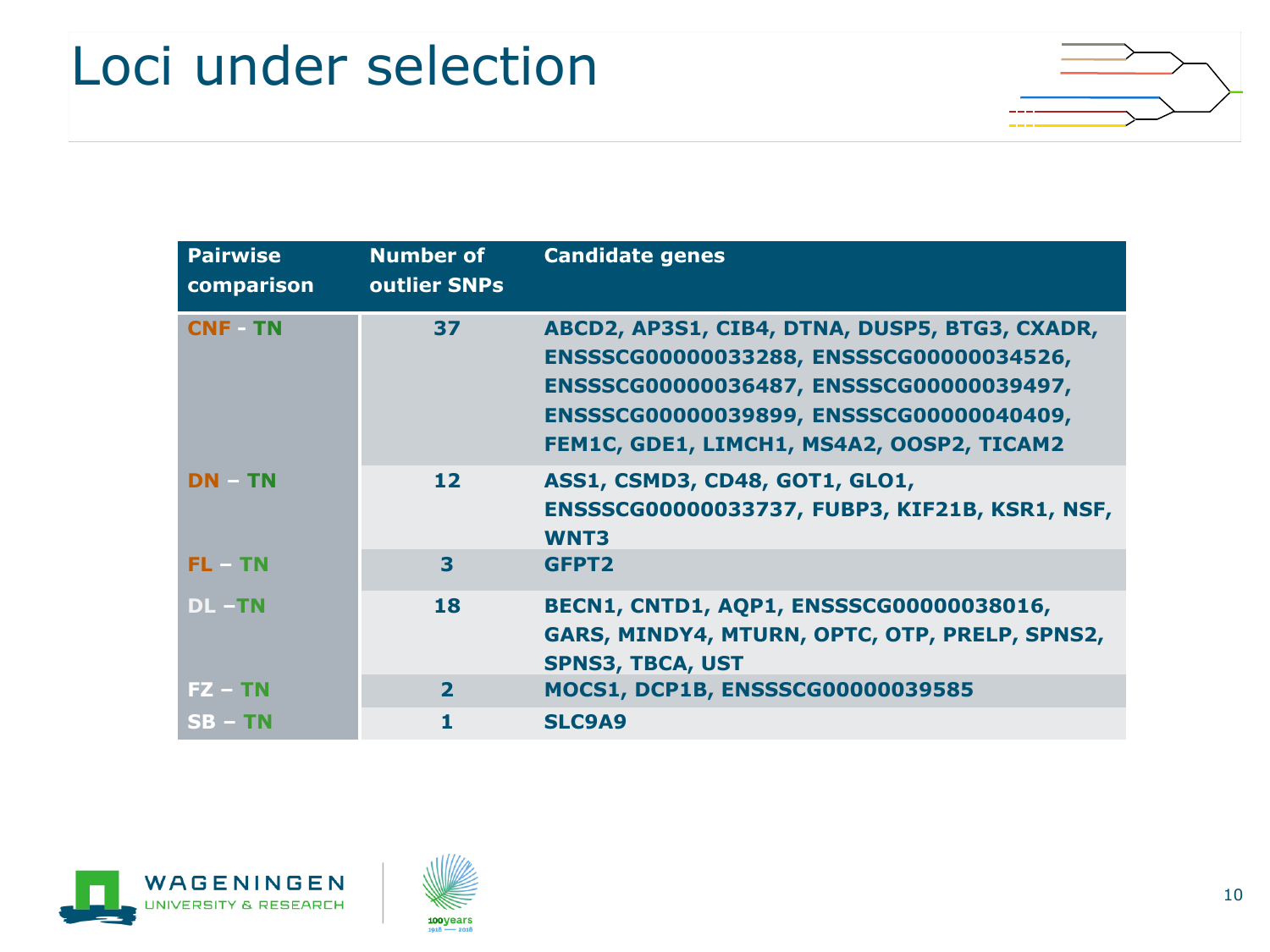



- Consolidation, selection, and change in breeding goals might affect genetic diversity
- **E** Genetic diversity essential for future opportunities (changing markets, consumer preferences, products, etc)
- **E** Genetic variation should be conserved before merging and discontinuation of breeding lines



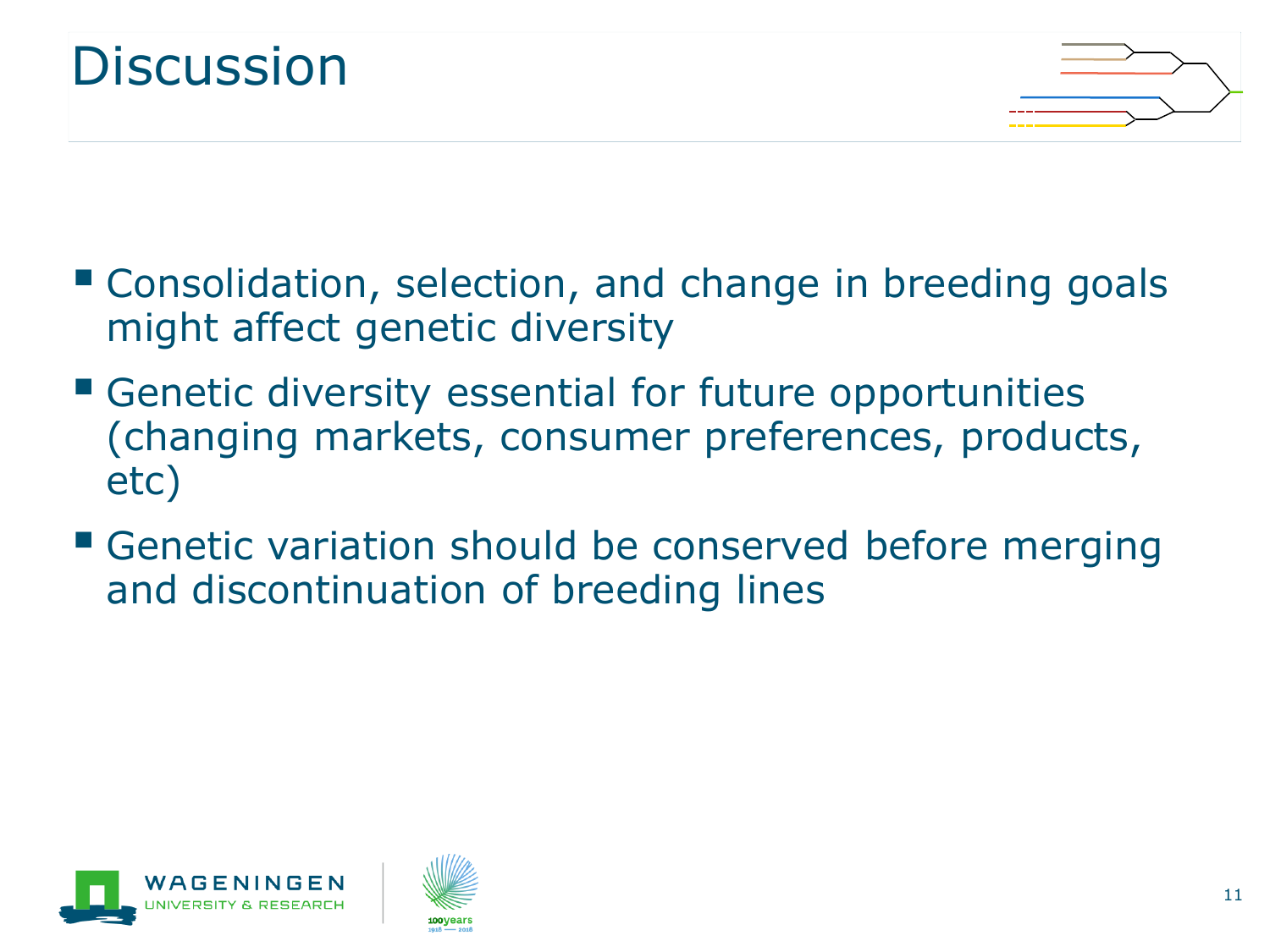



- Consolidation reduced the number of lines within the Landrace breed
- **The current Dutch Landrace has a high admixture level** and relationships with the six discontinued lines
- **Examply recommended to conserve selection lines in a** gene bank before merging them



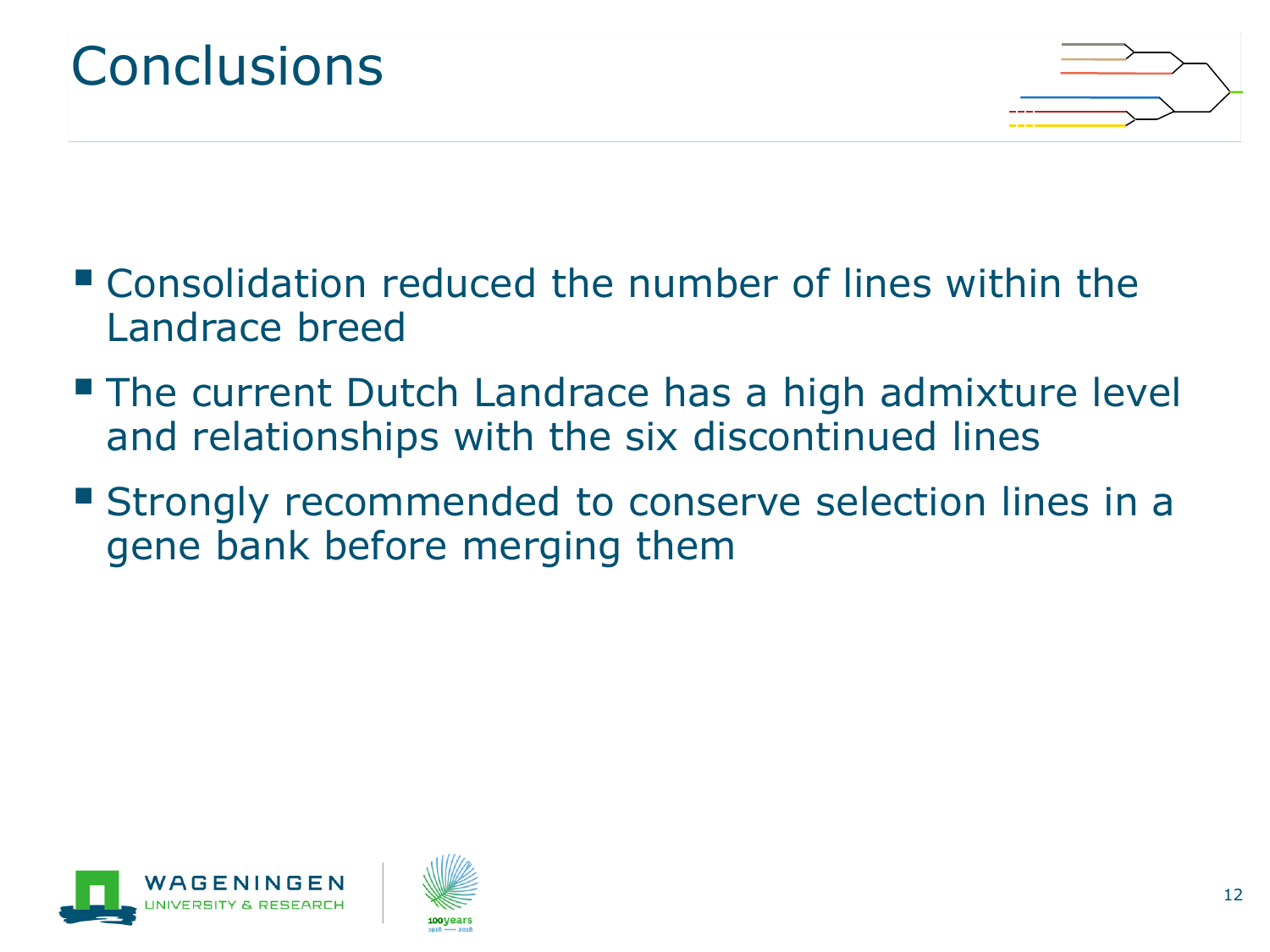## Acknowledgement



#### ■ Centre for Genetic Resources, the Netherlands ■ Topigs Norsvin

#### ■ Photo + picture:

- Slaghuis, H and van der Berg, R.
- Nationaal Veeteeltmuseum